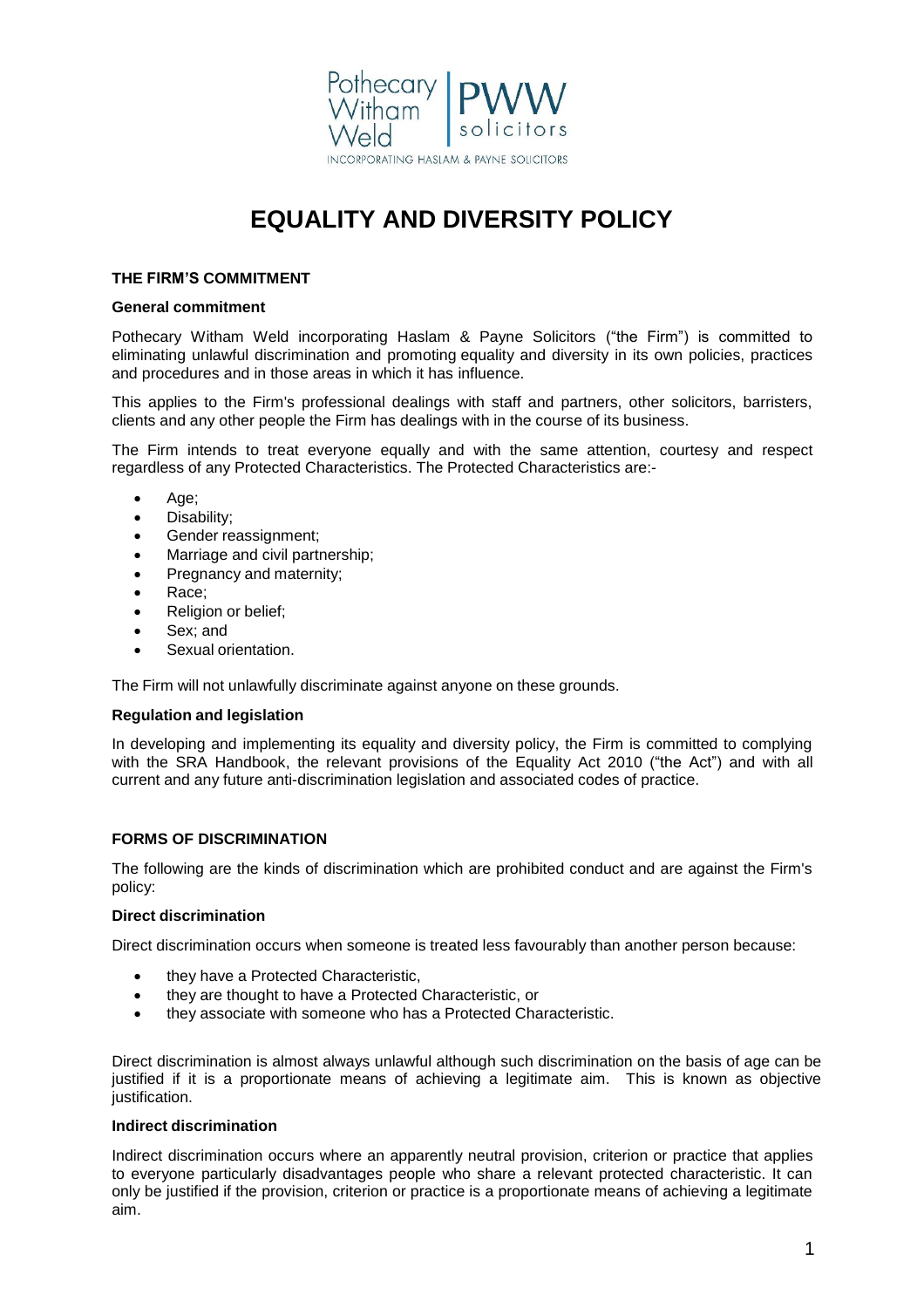The relevant Protected Characteristics are age, gender reassignment, being married or in a civil partnership, being [pregnant](https://www.gov.uk/working-when-pregnant-your-rights) or on maternity leave, [disability,](https://www.gov.uk/definition-of-disability-under-equality-act-2010) race (including colour, nationality, ethnic or national origin), religion or belief, sex and sexual orientation

# **Discrimination on the basis of a disability**

There are two forms of unlawful discrimination on the basis of a disability:

- Where a person treats a disabled person unfavourably because of something arising in consequence of their disability and this treatment cannot be justified as a proportionate means of achieving a legitimate aim.
- Where there has been a failure to comply with a duty to make adjustments for disabled persons.

This duty is threefold:

- Where a provision, criterion or practice puts a disabled person at a substantial disadvantage in relation to a relevant matter in comparison with persons who are not disabled, the person to whom the duty applies must take reasonable steps to avoid the disadvantage.
- Where a physical feature puts a disabled person at a substantial disadvantage in comparison with persons who are not disabled, the person to whom the duty applies must take reasonable steps to avoid the disadvantage.
- Where a disabled person would, but for the provision of an auxiliary aid, be at a substantial disadvantage in comparison with persons who are not disabled, the person to whom the duty applies must take reasonable steps to provide the auxiliary aid.

# **Harassment**

Harassment is unwanted conduct related to a relevant Protected Characteristic, or unwanted conduct of a sexual nature, which has the purpose or effect of violating an individual's dignity or of creating an intimidating, hostile, degrading, humiliating or offensive environment for that individual.

The relevant Protected Characteristics are age, disability, gender reassignment, race, religion or belief, sex and sexual orientation.

# **Victimisation**

Victimisation occurs where a person is subjected to a detriment because they have carried out a "Protected Act".

The following are Protected Acts:-

- bringing proceedings under the Act;
- giving evidence or information in connection with proceedings under the Act;
- doing any other thing for the purposes of or in connection with the Act;
- making an allegation (whether or not express) that another person has done something in breach of the Act;

The Firm will not unlawfully discriminate, nor victimise or harass, in the course of its professional dealings those groups of people with Protected Characteristics.

The Firm will comply with its duty to make adjustments for disabled persons.

# **EMPLOYMENT AND TRAINING**

# **General Statement**

As an employer, the Firm will treat all employees and job applicants equally and fairly and not discriminate unlawfully against them. This will, for example, include arrangements for recruitment and selection, terms and conditions of employment, access to training opportunities, access to promotion and transfers, grievance and disciplinary processes, demotions, selection for redundancies, dress code, references, bonus schemes, work allocation, exit interviews and any other employment related activities. Insofar as it is appropriate to do so, this policy will apply to anyone undertaking work experience at the Firm.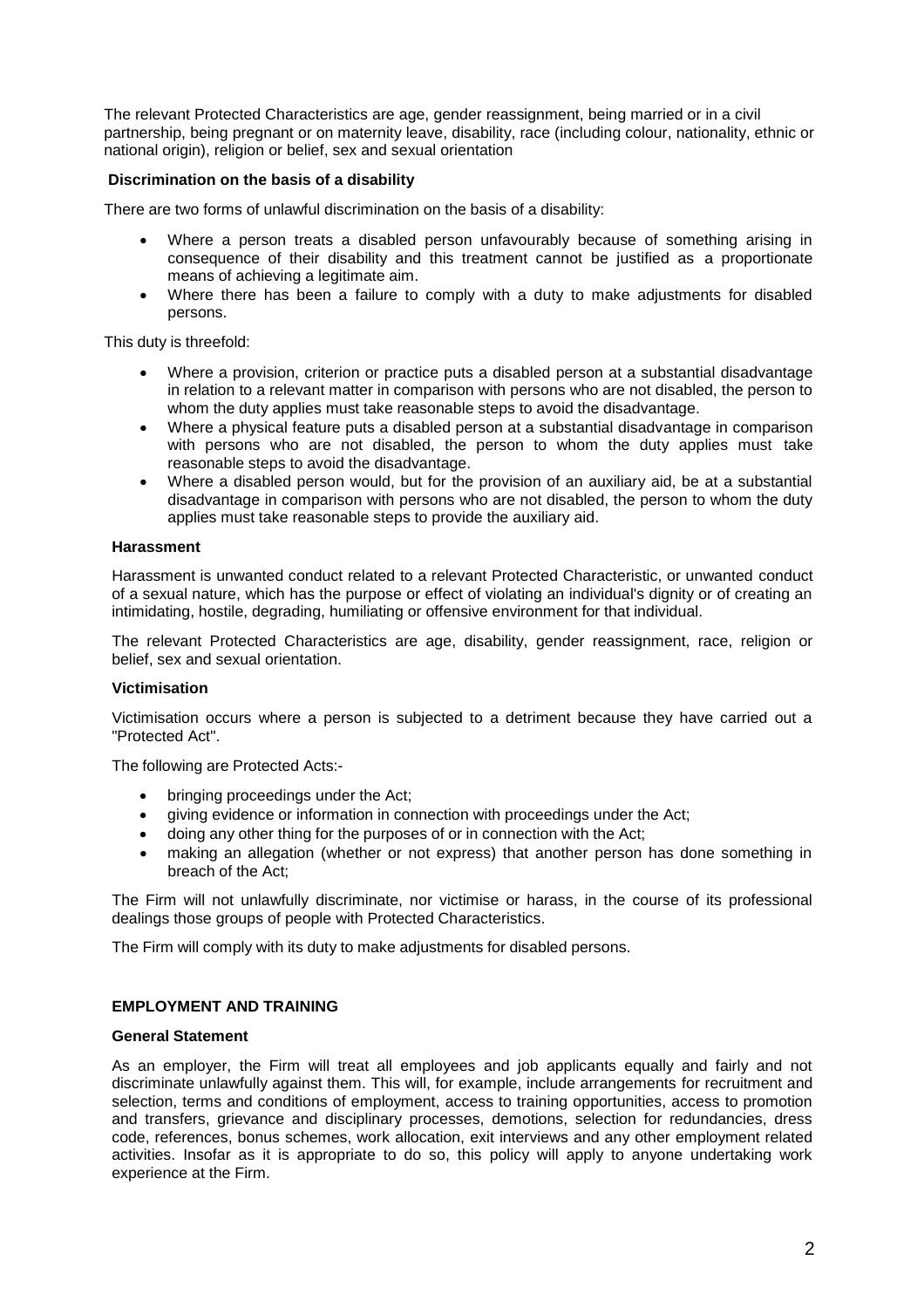# **Recruitment and selection**

The Firm recognises the benefits of having a diverse workforce and will take steps to ensure that:-

- it endeavours to recruit from the widest pool of qualified candidates possible;
- employment opportunities are open and accessible to all on the basis of their individual qualities and personal merit;
- where appropriate, positive action measures are taken to attract applications from all sections of society and especially from those groups which are under-represented in the workforce;
- selection criteria and processes do not discriminate unjustifiably on the grounds of any Protected Characteristic; other than in those instances where the Firm is exercising permitted positive action;
- wherever appropriate and necessary, lawful exemptions (genuine occupational requirements) will be used to recruit suitable staff to meet the special needs of particular groups;
- all recruitment agencies acting for the Firm are aware of its requirement not to discriminate and to act accordingly.

# **Conditions of service**

The Firm will treat all employees equally and create a working environment which is free from discrimination and harassment and which respects, where appropriate, the diverse backgrounds and beliefs of employees.

Terms and conditions of service for employees will comply with anti-discrimination legislation. The provision of benefits such as working hours, maternity and other leave arrangements, performance appraisal systems, dress code, bonus schemes and any other conditions of employment will not unlawfully discriminate against any employee.

Where appropriate and necessary, the Firm will endeavour to provide appropriate facilities and conditions of service which take into account the specific needs of employees which arise from a Protected Characteristic or their responsibilities as carers.

#### **Promotion and career development**

Promotion within the Firm including to partnership will be made without unlawfully discriminating and will be based solely on merit.

The processes for recruitment and promotion will be kept under review to ensure that there is no unjustifiably discriminatory impact on any particular group.

All employees will have equal access to training and other career development opportunities appropriate to their experience and abilities.

The Firm will comply with its duty to make adjustments for disabled employees.

# **TRAINING PLAN**

The Firm will identify equality and diversity training needs and draw up a plan to address these as appropriate to their responsibilities. The plan will include details of the sort of training that will be provided, who will be trained, when training will be provided and who is responsible for ensuring that training is delivered. Employees and partners will be informed of this policy and training plan.

# **PARTNERS**

Arrangements and procedures for selecting partners, their terms and conditions of partnership, access to benefits, facilities or services and termination arrangements will be reviewed and amended where necessary to prevent unlawful discrimination.

Maternity rights available to partners shall be no less favourable than those required by legislation for employees.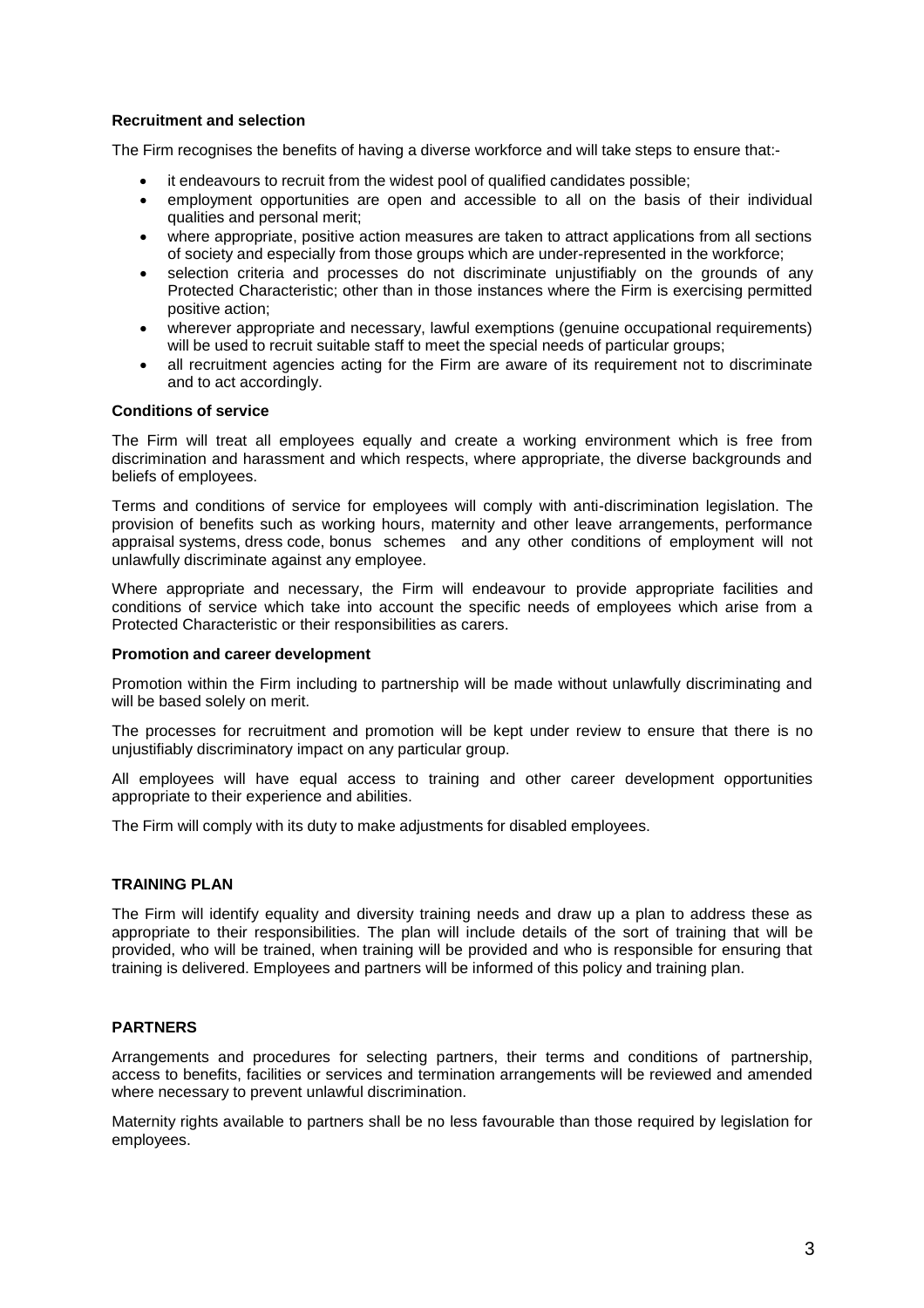# **BARRISTERS AND THIRD PARTIES**

## **Barristers**

Barristers should be instructed on the basis of their skills, experience and ability. The Firm will avoid briefing a barrister in a way that unlawfully discriminates and will not request barristers' clerks to do so.

Clients' requests for a named barrister should be complied with, subject to the Firm's duty to discuss with the client the suitability of the barrister and to advise appropriately.

The Firm will discuss with the client any request by the client that only a barrister with or without a particular Protected Characteristic be instructed. In the absence of a valid reason for this request, which must be within the exemptions permitted by the anti-discrimination legislation, the Firm will endeavour to persuade the client to modify their instructions in so far as they are given on discriminatory grounds. Should the client refuse to modify such instructions, the Firm will cease to act.

#### **Suppliers**

All lists of approved suppliers and databases of contractors, agents and other third parties who, or which, are regarded as suitable to be instructed by those within the Firm have been compiled only on the basis of the ability of those persons or organisations to undertake work of a particular type and contain no discriminatory exclusion, restriction or preference.

# **CLIENTS**

The Firm is generally free to decide whether to accept instructions from any particular client, but any refusal to act will not discriminate unlawfully. The Firm will take steps to meet the different needs of particular clients arising from its obligations under the anti-discrimination legislation. In addition, where necessary and where it is permitted by the relevant anti-discrimination legislation (for example, provisions relating to positive action or exemptions) the Firm will seek to provide services which meet the specific needs and requests arising from clients' Protected Characteristics; responsibilities as carers or other relevant factors.

# **PROMOTING EQUALITY AND DIVERSITY**

This firm is committed to promoting equality and diversity in the Firm as well as in those areas in which it has influence.

Employees and Partners will be informed of this equality and diversity policy and will be provided with equality and diversity training appropriate to their needs and responsibilities. All employees and Partners must comply with the policy.

All those who act on the Firm's behalf will be informed of this equality and diversity policy and will be expected to pay due regard to it when conducting business on the Firm's behalf.

In all its dealings, including those with suppliers, contractors and recruitment agencies, the Firm will seek to promote the principles of equality and diversity.

The Firm will make every effort to reflect its commitment to equality and diversity in its marketing and communication activities.

# **IMPLEMENTING THE POLICY**

## **Responsibility**

Ultimate responsibility for implementing the policy rests with the Partners. The Staff Partner has overall responsibility for implementing the policy.